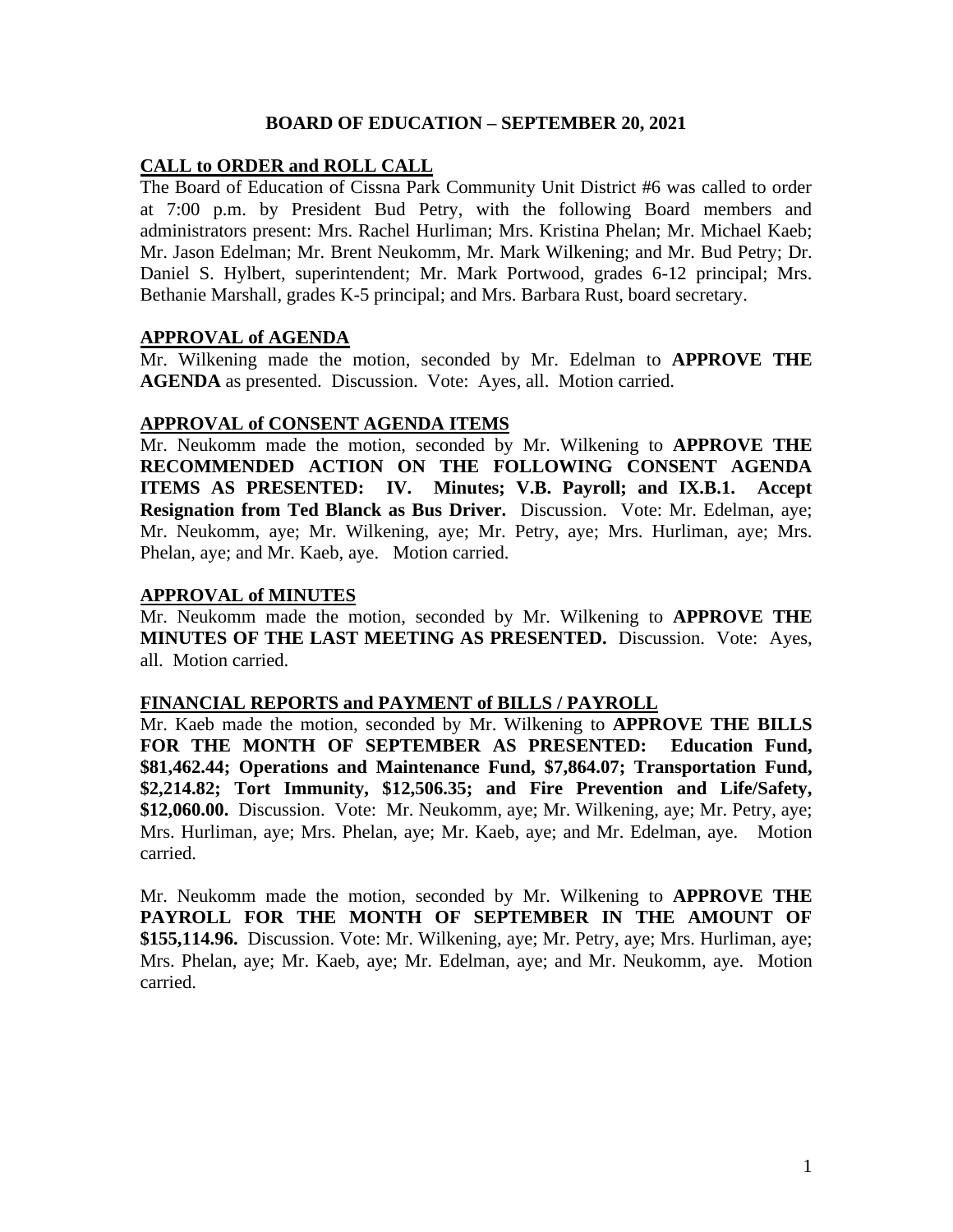# **FISCAL YEAR 2021 AUDIT**

Mr. Russ Leigh from Russell Leigh & Associates presented the Audit Report for FY2021. The audit was clean as usual with solid fund balances. The district once again attained Financial Recognition status, which is the highest recognition status given by the state.

Mr. Neukomm made the motion, seconded by Mr. Wilkening to **APPROVE THE AUDITOR'S REPORT FOR FY21; AND TO DIRECT THE SUPERINTENDENT TO FILE THE ANNUAL FINANCIAL REPORT WITH THE STATE BOARD OF EDUCATION AS PRESENTED.** Discussion. Vote: Ayes, all. Motion carried.

## **HEARING of DELEGATIONS**

Mr. Kent Locke from Bailey Edward Architects was present to discuss the potential HVAC work in the junior high, public library, and high school gym. The project would consist of replacing 6 classroom unit ventilators and replace with cooling units. The library ventilation system would be replaced with a unit that brings in outside air. This work could be funded through a state maintenance grant or the federal ESSER III grant.

After much discussion, the Board decided to table the discussion until it can get more information on the project and ways to cool the junior high classrooms at a much lower cost to the district. There was also some discussion at potentially looking at air conditioning for the high school gymnasium. Dr. Hylbert will reach out to the district architect to get some additional information for the Board.

Dr. Hylbert spoke more in detail about meeting the criteria for the ESSER III grant application. The ESSER III grant is a \$332,330 grant that can be used for responding to the COVID-19 pandemic. It has many specific conditions that need to be met prior to the grant being approved by ISBE. Dr. Hylbert went over some of the main requirements of the grant and potential ways to meet these requirements. The grant application is not due until June 30, 2022. Further discussion of the grant application will be placed on upcoming board agendas.

Dr. Hylbert also went over the conditions/requirements of the \$50,000 state maintenance grant. This grant is a matching grant with the district providing a dollar for dollar match to the state funding. The grant can be used for a variety of building projects. The district would look to replace the windows in the junior high and also potentially install air conditioning units in the junior high classrooms with the funding.

Mr. Wilkening made the motion, seconded by Mr. Kaeb to **APPROVE THE STATE MAINTENANCE GRANT WITH HALF OF THE PROJECT COSTS COMING FROM LOCAL FUNDS AND THE OTHER HALF COMING FROM THE STATE UP TO AN AMOUNT OF \$50,000 PER ENTITY.** Discussion. Vote: Mr. Edelman, aye; Mr. Neukomm, aye; Mr. Wilkening, aye; Mr. Petry, aye; Mrs. Hurliman, aye; Mrs. Phelan, aye; and Mr. Kaeb, aye. Motion carried.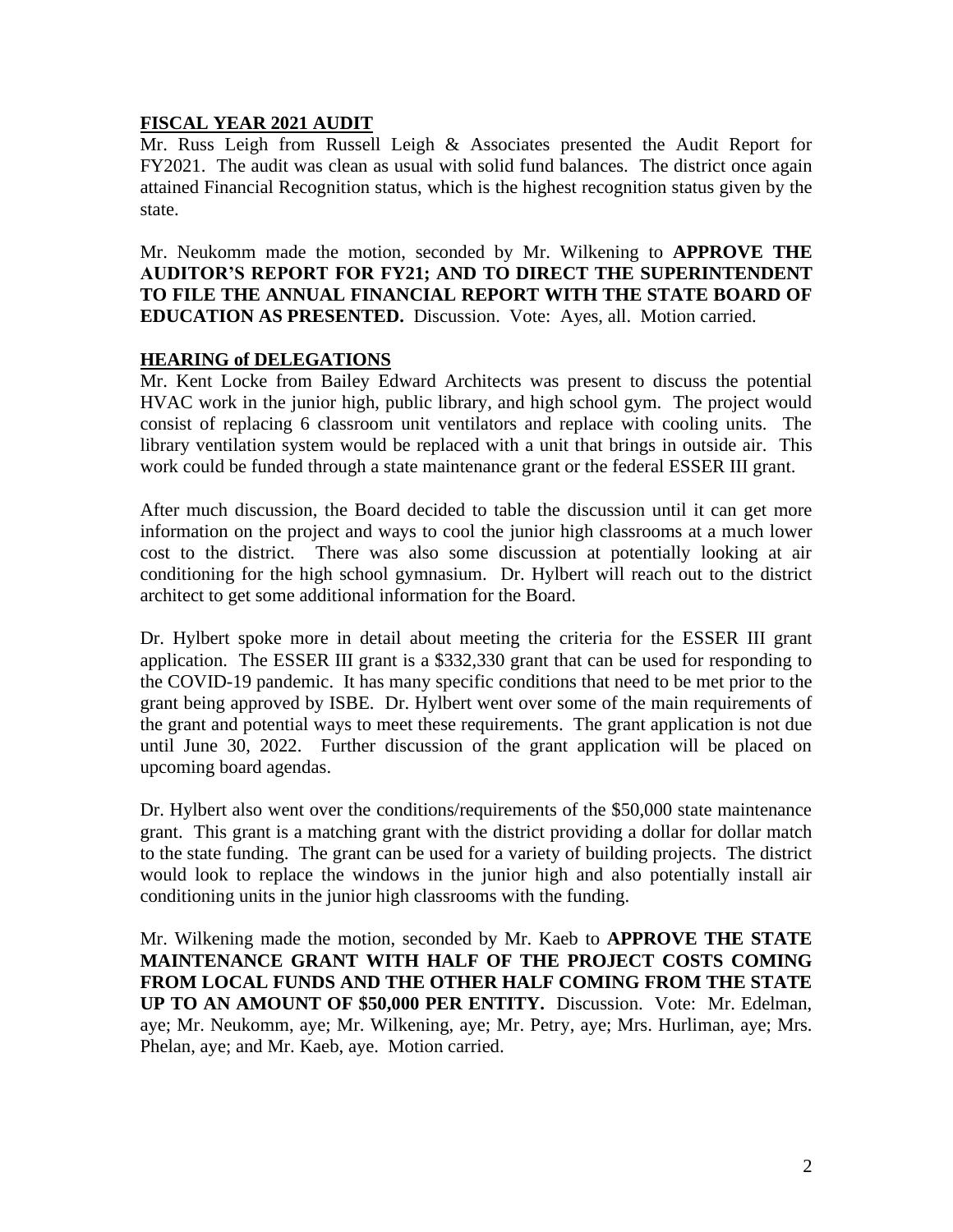Public comment:

Mrs. Donna Jean commented about the need for new ventilation in the library. The old system constantly needs maintenance. The library has added new dehumidifiers to help combat the humidity.

Mr. Thomas Lynch was present to address the board on wanting the school board to stand up against ISBE and reverse its decision on masking. Mr. Lynch also addressed the board on the latest meeting by the Joint Committee on Administrative Rules (JCAR).

Several parents were present to ask if the school district was going to opt out of the newest sex education curricular mandate. Mr. Petry was going to get back to the parents next school board meeting on his findings. After speaking with Dr. Hylbert, Mr. Petry informed the board that the district would be opting out of this curricular mandate.

#### **COMMUNICATIONS**

The following communications were received: FOIA Request from Robert Kramer; FOIA Request from Angel Tormis, SteepSteel, LLC; and Letter of Resignation from Ted Blanck as Bus Driver.

## **COMMITTEE REPORTS**

#### **Building Committee**

Mrs. Phelan made the motion, seconded by Mrs. Hurliman to **APPROVE THE QUOTE PROVIDED BY BACON & VAN BUSKIRK TO INSTALL NEW WINDOWS IN THE JUNIOR HIGH SCHOOL AT A COST OF \$39,200.** Discussion. Vote: Mr. Edelman, aye; Mr. Neukomm, aye; Mr. Wilkening, aye; Mr. Petry, aye; Mrs. Hurliman, aye; Mrs. Phelan, aye; and Mr. Kaeb, aye. Motion carried.

Mr. Wilkening made the motion, seconded by Mr. Neukomm to **APPROVE THE QUOTE PROVIDED BY BACON & VAN BUSKIRK TO INSTALL NEW WINDOWS IN THE SPEECH ROOM AND SUPERINTEDENT'S OFFICE AT A COST OF \$12,700.** Discussion. Vote: Mr. Neukomm, aye; Mr. Wilkening, aye; Mr. Petry, aye; Mrs. Hurliman, aye; Mrs. Phelan, aye; Mr. Kaeb, aye; and Mr. Edelman, aye. Motion carried.

Mr. Kaeb made the motion, seconded by Mr. Edelman to **APPROVE THE PROPOSAL FROM RELIABLE ENVIRONMENTAL SERVICES AT A COST OF \$4,570 TO OVERSEE THE ABATEMENT OF WINDOWS IN THE JUNIOR HIGH CLASSROOMS, SPEECH ROOM, AND SUPERINTENDENT'S OFFICE PENDING THE POSITIVE DETECTION OF ASBESTOS IN THE WINDOWS. IF NO ASBESTOS IS DETECTED IN THE WINDOWS, THE DISTRICT WILL ASK BACON & VAN BUSKIRK TO MODIFY THEIR PROPOSALS TO INCLUDE REMOVAL OF THE EXISTING WINDOWS.**  Discussion. Vote: Mr. Wilkening, aye; Mr. Petry, aye; Mrs. Hurliman, aye; Mrs. Phelan, aye; Mr. Kaeb, aye; Mr. Edelman, aye; and Mr. Neukomm, aye. Motion carried.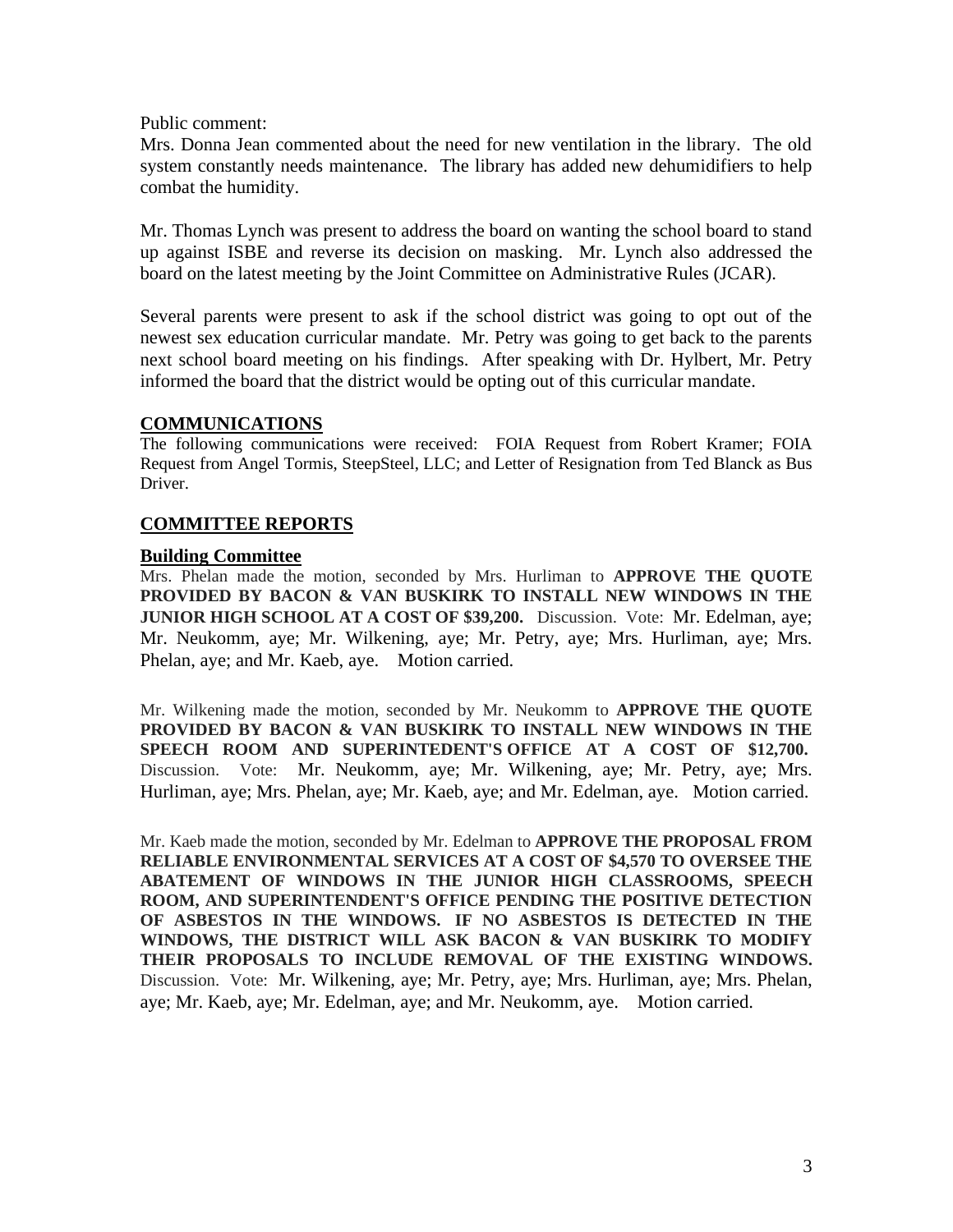### **Negotiations & Personnel**

Mr. Neukomm made the motion, seconded by Mr. Wilkening to **APPROVE THE RESIGNATION OF TED BLANCK AS BUS DRIVER EFFECTIVE IMMEDIATELY.** Discussion. Vote: Mrs. Phelan, aye; Mr. Kaeb, aye; Mr. Edelman, aye; Mr. Neukomm, aye; Mr. Wilkening, aye; Mr. Petry, aye; and Mrs. Hurliman, aye. Motion carried.

## **REPORT FROM PRINCIPALS**

Mrs. Marshall spoke to the board about the different uses and ideas of the Lavina Young grant that was received. Some ideas were mulch for the playground, new bike racks, a concrete pad poured for games, revamping the tire tunnel, and adding items to the elementary play area blacktop.

Mr. Portwood informed the board of the different state and federal testing being done this fall and spring, which includes science testing. Grades 3-8 are involved in the testing.

Mr. Portwood asked if there was any objection for a Homecoming Dance to be held on October 23, 2021 from 7-9 p.m. at the park pavilion. Students will follow the IDPH guidelines. All the board members were in favor of the dance.

With the state's new mandate of vaccinations and testing for staff and employees in the school building, a discussion was held if the district was going to require the same guidelines be extended to sports officials coming into the school. Mr. Josh Landon, athletic director, indicated that several schools were going to exclude sports officials from the mandate. Mr. Portwood wanted guidance from the board.

Mr. Edelman made the motion, seconded by Mr. Petry **THAT MASKS BE RECOMMENDED, BUT NOT REQUIRED.** Discussion. Vote: Mr. Wilkening, No; Mr. Petry, Yes; Mrs. Hurliman, No; Mrs. Phelan, No; Mr. Kaeb, Yes; Mr. Edelman, Yes; and Mr. Neukomm, No. Motion failed.

After much discussion, it was agreed by board members to have officials show proof of testing or vaccination prior to a sports event.

Mr. Petry asked Mr. Portwood how the Vaccination / Testing mandate was progressing. There are 10 employees in the district without proof of vaccination or testing. The deadline is Friday, September  $24<sup>th</sup>$  at Noon. Employees must show proof of vaccine or testing. If an employee fails to show the requirements, they will be asked to stay home until requirements are met.

## **SUPERINTENDENT'S REPORT**

Mr. Wilkening made the motion, seconded by Mr. Kaeb to **ADOPT THE FOLLOWING BUDGET RESOLUTION:**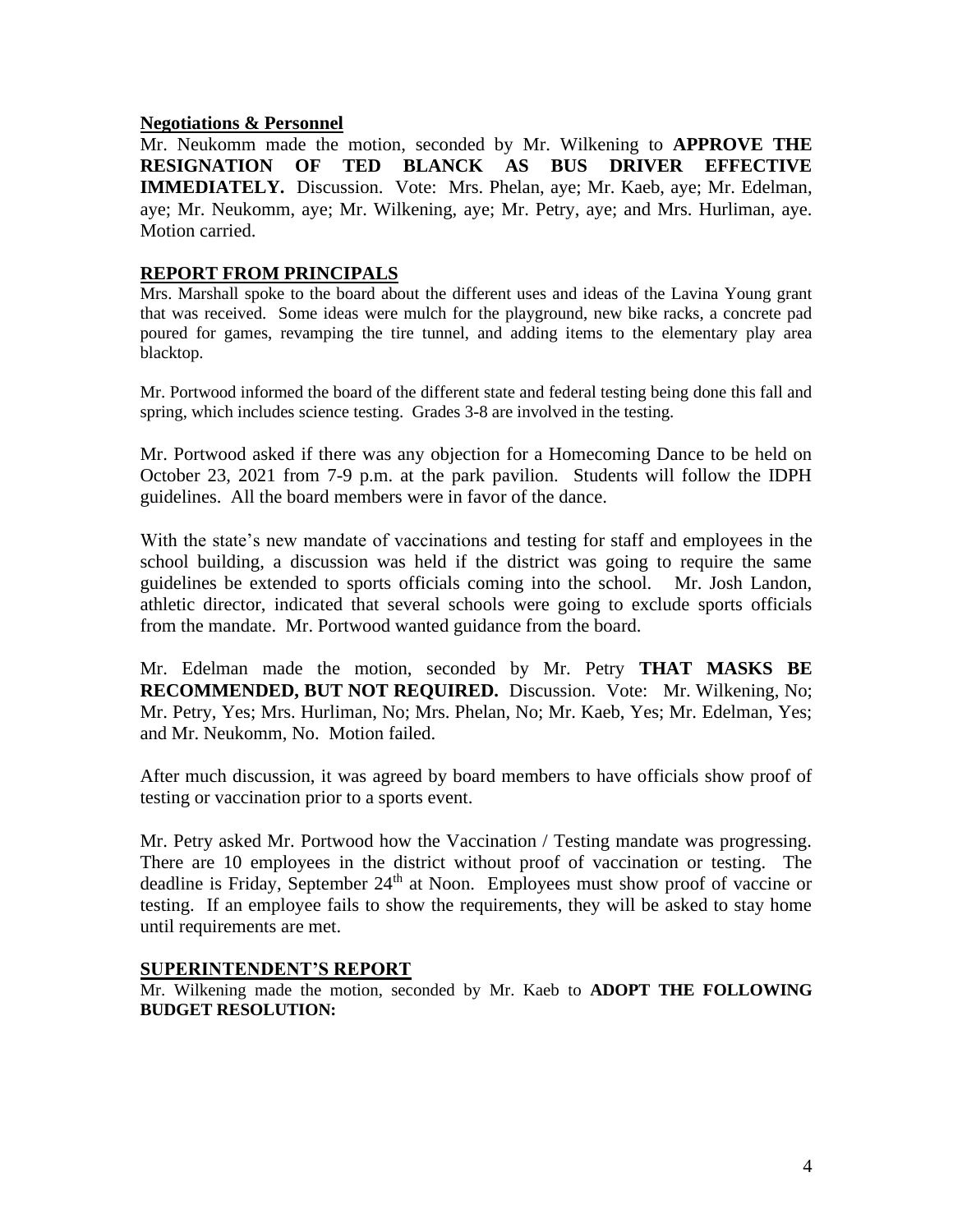#### BUDGET RESOLUTION

WHEREAS, the Board of Education of Cissna Park Community Unit School District No. 6, County of Iroquois, State of Illinois, caused to be prepared in tentative form a budget, and the Secretary of this Board has made the same conveniently available to public inspection for at least thirty days prior to final action thereon; and

WHEREAS, a Public Hearing was held as to such budget on the  $20^{th}$  day of September 2021, notice of the hearing was given at least 30 days prior thereto as required by law, and all other legal requirements have been complied with;

NOW, THEREFORE, be it resolved by the Board of Education of said District as follows: SECTION I. That the fiscal year of this School District be and the same hereby is fixed and declared to be beginning July 1, 2021 and ending June 30, 2022.

SECTION II. That the following budget containing an estimate of amounts available in each Fund, separately, and of expenditures from each be and the same is hereby adopted as the budget of this School District for the said fiscal year.

SECTION III. This Resolution shall be in full force and effect upon its adoption. ADOPTED this 20<sup>th</sup> day of September 2021.

President

\_\_\_\_\_\_\_\_\_\_\_\_\_\_\_\_\_\_\_\_\_\_\_\_\_\_\_\_\_\_

**Secretary** 

\_\_\_\_\_\_\_\_\_\_\_\_\_\_\_\_\_\_\_\_\_\_\_\_\_\_\_\_

Discussion. Vote: Mr. Kaeb, aye; Mr. Edelman, aye; Mr. Neukomm, aye; Mr. Wilkening, aye; Mr. Petry, aye; Mrs. Hurliman, aye; and Mrs. Phelan, aye. Motion carried.

#### **CERTIFICATE**

THIS is a true and complete copy of the Budget and Resolution adopted by the Board of Education of Cissna Park Community Unit School District No. 6 in the County of Iroquois, State of Illinois, for the fiscal year beginning July 1, 2021 and ending June 30, 2022.

I HEREBY certify that the revenues, by source, shown for each fund of the taxing district in the attached certified copy of the budget and/or appropriation of the Cissna Park Community Unit School District No. 6 for the County of Iroquois, State of Illinois, for the fiscal year beginning July 1, 2021 and ending June 30, 2022, are the revenues anticipated for Fiscal Year 2021.

Signed

Title: Superintendent Date: September 20, 2021

Dr. Hylbert distributed a Fiscal Year 2021 Administrator and Teacher Salary/Benefits report to the board members. The state legislature mandates that school districts post the salaries of administrators and teachers on their school websites.